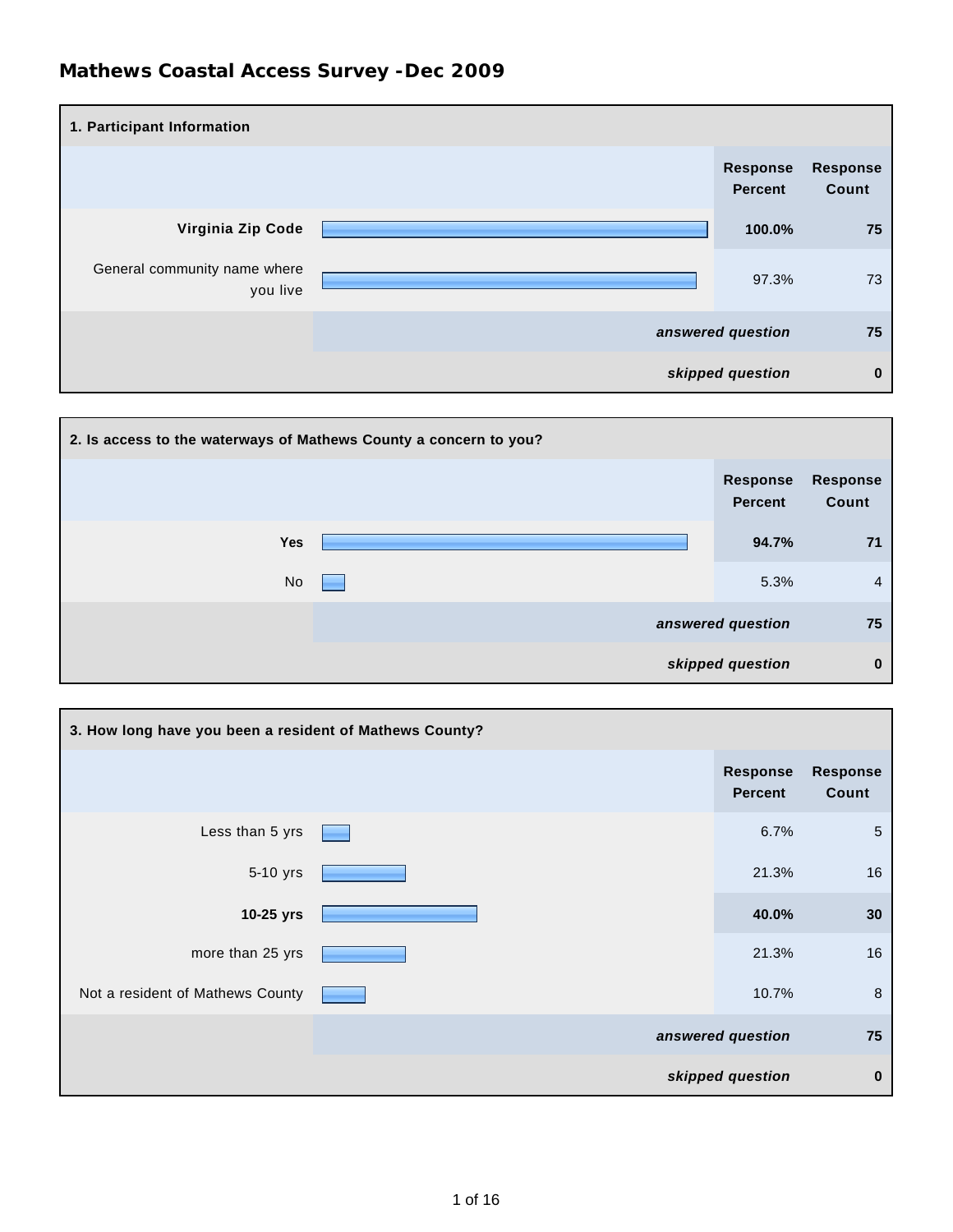| 4. Please indicate which category(ies) best describes you (check all that apply) |                |                                   |                          |
|----------------------------------------------------------------------------------|----------------|-----------------------------------|--------------------------|
|                                                                                  |                | <b>Response</b><br><b>Percent</b> | <b>Response</b><br>Count |
| Private or recreational boater                                                   |                | 78.7%                             | 59                       |
| Private or recreational angler                                                   |                | 44.0%                             | 33                       |
| Other private or recreational user                                               |                | 20.0%                             | 15                       |
| Tour business or charter operation<br>owner/employee                             | $\Box$         | 1.3%                              | $\mathbf{1}$             |
| Other water-dependent business<br>owner/employee                                 | $\blacksquare$ | 1.3%                              | $\mathbf{1}$             |
| Waterfront land owner                                                            |                | 65.3%                             | 49                       |
|                                                                                  |                | answered question                 | 75                       |
|                                                                                  |                | skipped question                  | $\bf{0}$                 |

| 5. How do you primarily use the waterways or shorelines in Mathews? (check all that apply) |  |                                   |                          |
|--------------------------------------------------------------------------------------------|--|-----------------------------------|--------------------------|
|                                                                                            |  | <b>Response</b><br><b>Percent</b> | <b>Response</b><br>Count |
| Fishing                                                                                    |  | 54.7%                             | 41                       |
| <b>Boating</b>                                                                             |  | 90.7%                             | 68                       |
| Swimming                                                                                   |  | 44.0%                             | 33                       |
| Sun-bathing                                                                                |  | 30.7%                             | 23                       |
| Hunting                                                                                    |  | 5.3%                              | $\overline{4}$           |
| Walking/Hiking                                                                             |  | 56.0%                             | 42                       |
| <b>Birding</b>                                                                             |  | 29.3%                             | 22                       |
| Public Fishing Pier                                                                        |  | 10.7%                             | $\bf 8$                  |
|                                                                                            |  | Other (please specify)            | 13                       |
|                                                                                            |  | answered question                 | 75                       |
|                                                                                            |  | skipped question                  | $\pmb{0}$                |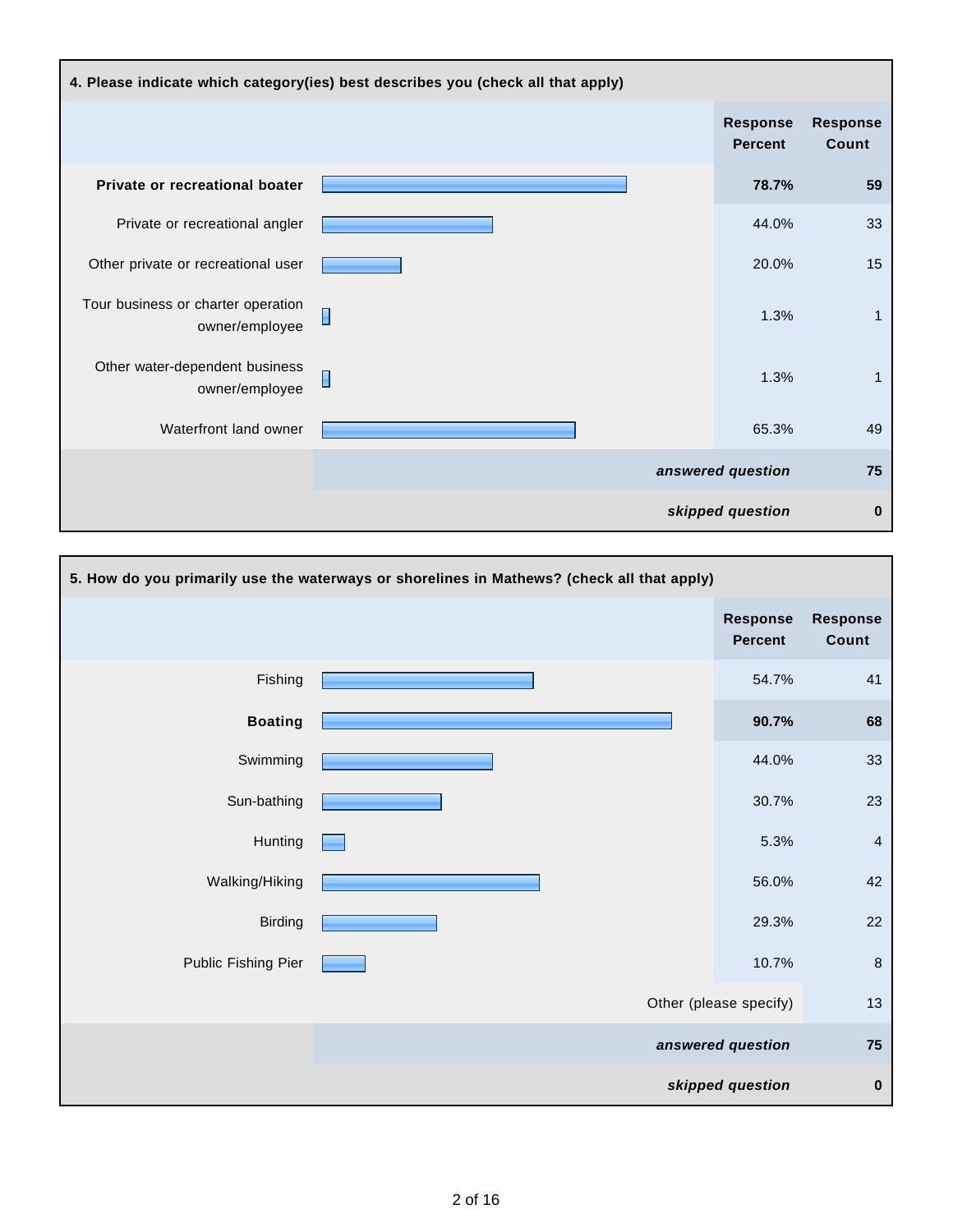| 6. If a boater, what type of boating do you primarily enjoy? |   |                                   |                          |
|--------------------------------------------------------------|---|-----------------------------------|--------------------------|
|                                                              |   | <b>Response</b><br><b>Percent</b> | <b>Response</b><br>Count |
| power boating                                                |   | 44.4%                             | 32                       |
| sailing                                                      |   | 22.2%                             | 16                       |
| kayaking                                                     |   | 31.9%                             | 23                       |
| canoe                                                        | П | 1.4%                              | $\mathbf{1}$             |
|                                                              |   | Other (please specify)            | 10                       |
|                                                              |   | answered question                 | 72                       |
|                                                              |   | skipped question                  | 3                        |

| 7. If a boater, how do you gain access to the water? |                                   |                          |
|------------------------------------------------------|-----------------------------------|--------------------------|
|                                                      | <b>Response</b><br><b>Percent</b> | <b>Response</b><br>Count |
| I lease or own a boat slip                           | 16.4%                             | 11                       |
| I lease dry storage for my boat                      | 1.5%                              | $\mathbf{1}$             |
| I have direct private access                         | 52.2%                             | 35                       |
| I trailer my boat                                    | 29.9%                             | 20                       |
|                                                      | Other (please specify)            | 14                       |
|                                                      | answered question                 | 67                       |
|                                                      | skipped question                  | 8                        |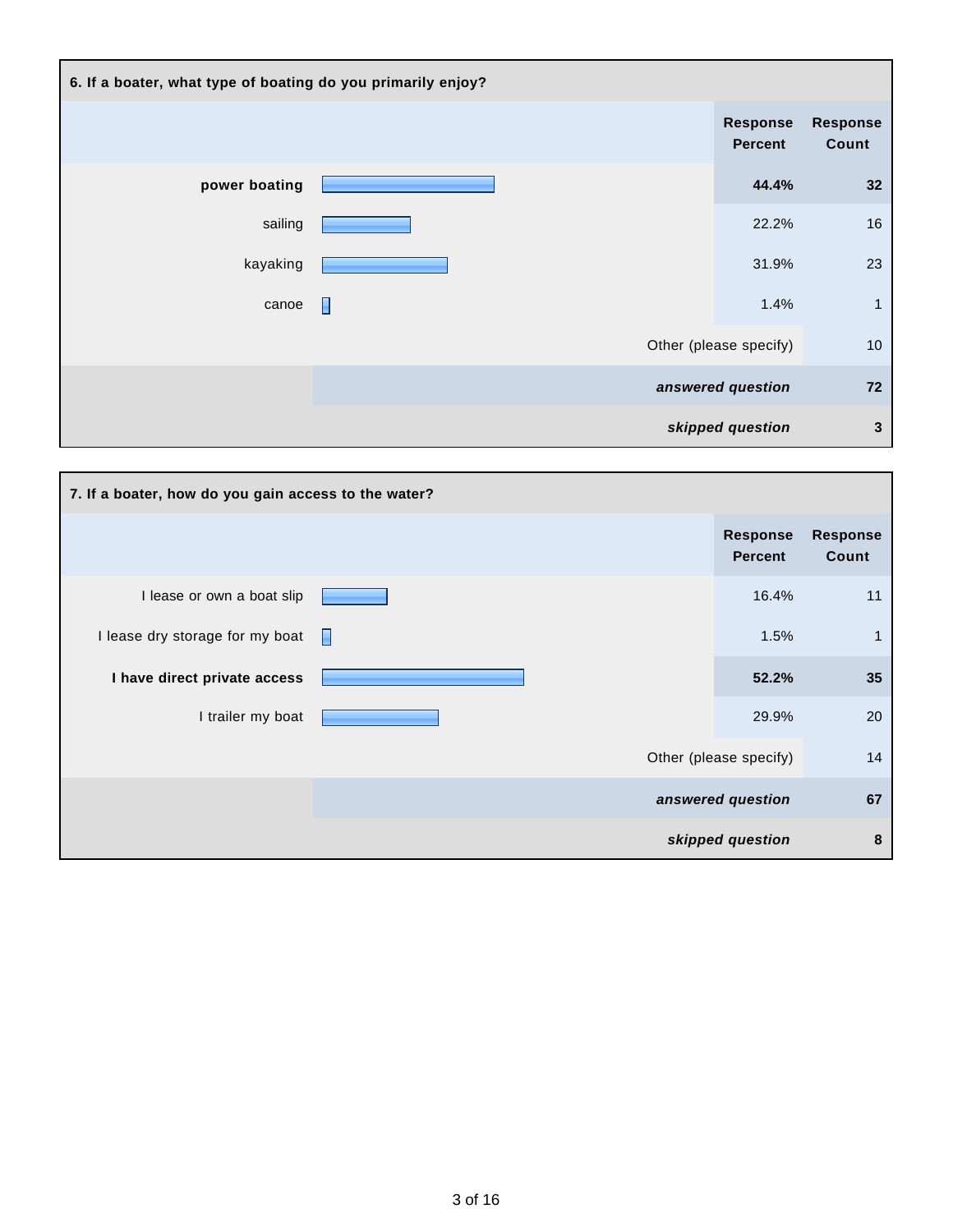| 8. If a boater, how far do you typically drive to launch your boat? |   |                            |                          |
|---------------------------------------------------------------------|---|----------------------------|--------------------------|
|                                                                     |   | Response<br><b>Percent</b> | <b>Response</b><br>Count |
| Less than 5 miles                                                   |   | 44.3%                      | 31                       |
| 5-15 miles                                                          |   | 21.4%                      | 15                       |
| 15-30 miles                                                         |   | 2.9%                       | $\sqrt{2}$               |
| 30-60 miles                                                         | Π | 1.4%                       | $\mathbf{1}$             |
| more than 60 miles                                                  | Н | 2.9%                       | $\sqrt{2}$               |
| Do not drive                                                        |   | 27.1%                      | 19                       |
|                                                                     |   | answered question          | 70                       |
|                                                                     |   | skipped question           | $5\phantom{1}$           |

| 9. If a boater, do you ever pay to launch your boat? |                                        |                                   |                          |
|------------------------------------------------------|----------------------------------------|-----------------------------------|--------------------------|
|                                                      |                                        | <b>Response</b><br><b>Percent</b> | <b>Response</b><br>Count |
| Yes                                                  |                                        | 22.5%                             | 16                       |
| <b>No</b>                                            |                                        | 77.5%                             | 55                       |
|                                                      | If yes, how much do you typically pay? |                                   | 14                       |
|                                                      |                                        | answered question                 | 71                       |
|                                                      |                                        | skipped question                  | 4                        |

| 10. If a boater, have you lost access to a boat launch site in Mathews County in the past 5 years? |                                      |                                   |                          |
|----------------------------------------------------------------------------------------------------|--------------------------------------|-----------------------------------|--------------------------|
|                                                                                                    |                                      | <b>Response</b><br><b>Percent</b> | <b>Response</b><br>Count |
| Yes                                                                                                |                                      | 11.3%                             | 8                        |
| No                                                                                                 |                                      | 88.7%                             | 63                       |
|                                                                                                    | If yes, where? what caused the loss? |                                   | 9                        |
|                                                                                                    |                                      | answered question                 | 71                       |
|                                                                                                    |                                      | skipped question                  | 4                        |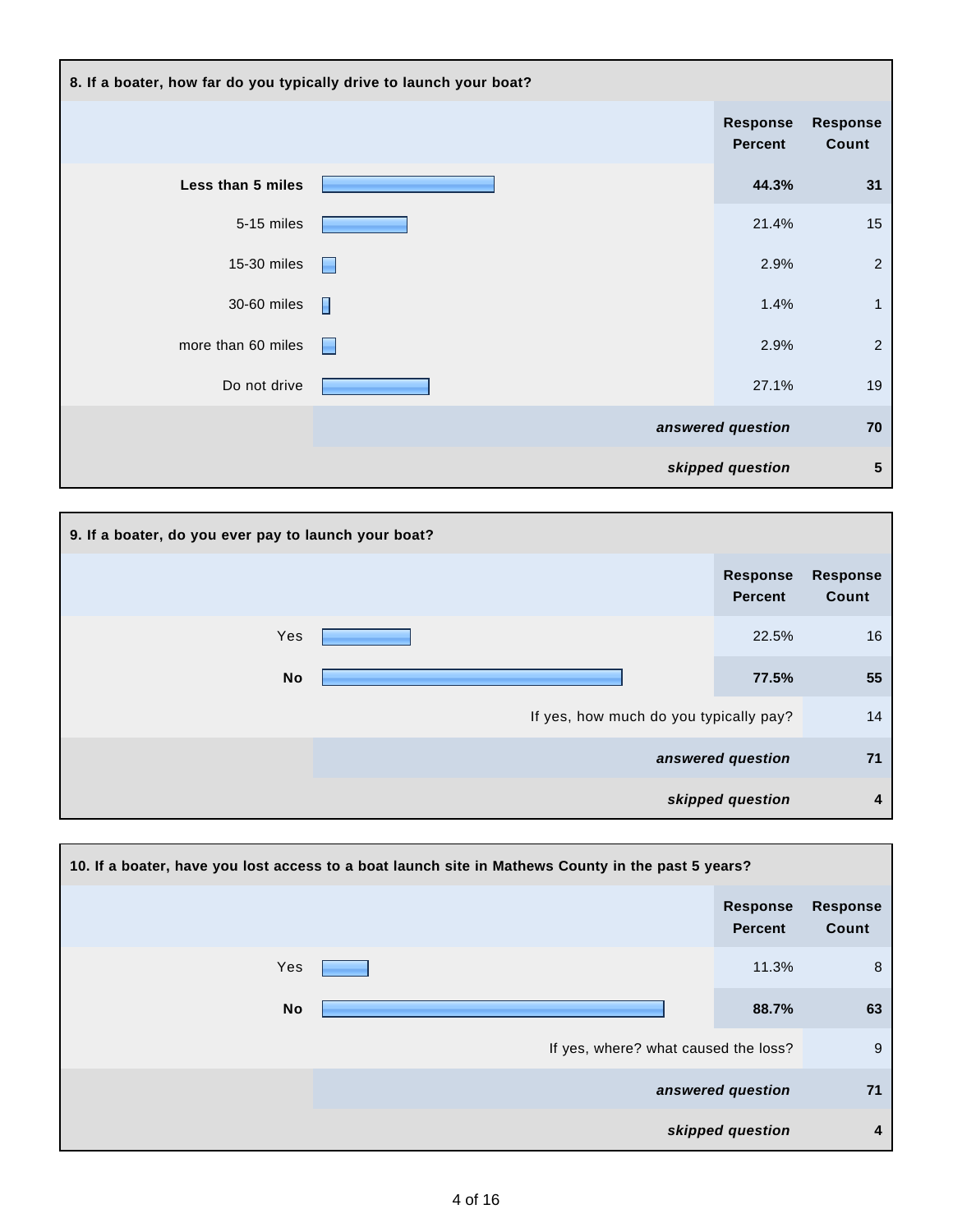| 11. What specific condition(s) are you most concerned about? (check all that apply) |  |                                   |                          |
|-------------------------------------------------------------------------------------|--|-----------------------------------|--------------------------|
|                                                                                     |  | <b>Response</b><br><b>Percent</b> | <b>Response</b><br>Count |
| Lack of boat ramps                                                                  |  | 56.0%                             | 42                       |
| Lack of beach access                                                                |  | 57.3%                             | 43                       |
| Lack of commercial fish houses                                                      |  | 20.0%                             | 15                       |
| Lack of charter boat activity                                                       |  | 10.7%                             | 8                        |
| Lack of safe swimming areas                                                         |  | 36.0%                             | 27                       |
| Lack of public municipal slips                                                      |  | 29.3%                             | 22                       |
| Lack of public fishing piers                                                        |  | 30.7%                             | 23                       |
| Lack of public or private boat slips<br>for transient (short-term use)              |  | 28.0%                             | 21                       |
| Other                                                                               |  | 13.3%                             | 10                       |
|                                                                                     |  | Other (please specify)            | 20                       |
|                                                                                     |  | answered question                 | 75                       |
|                                                                                     |  | skipped question                  | $\bf{0}$                 |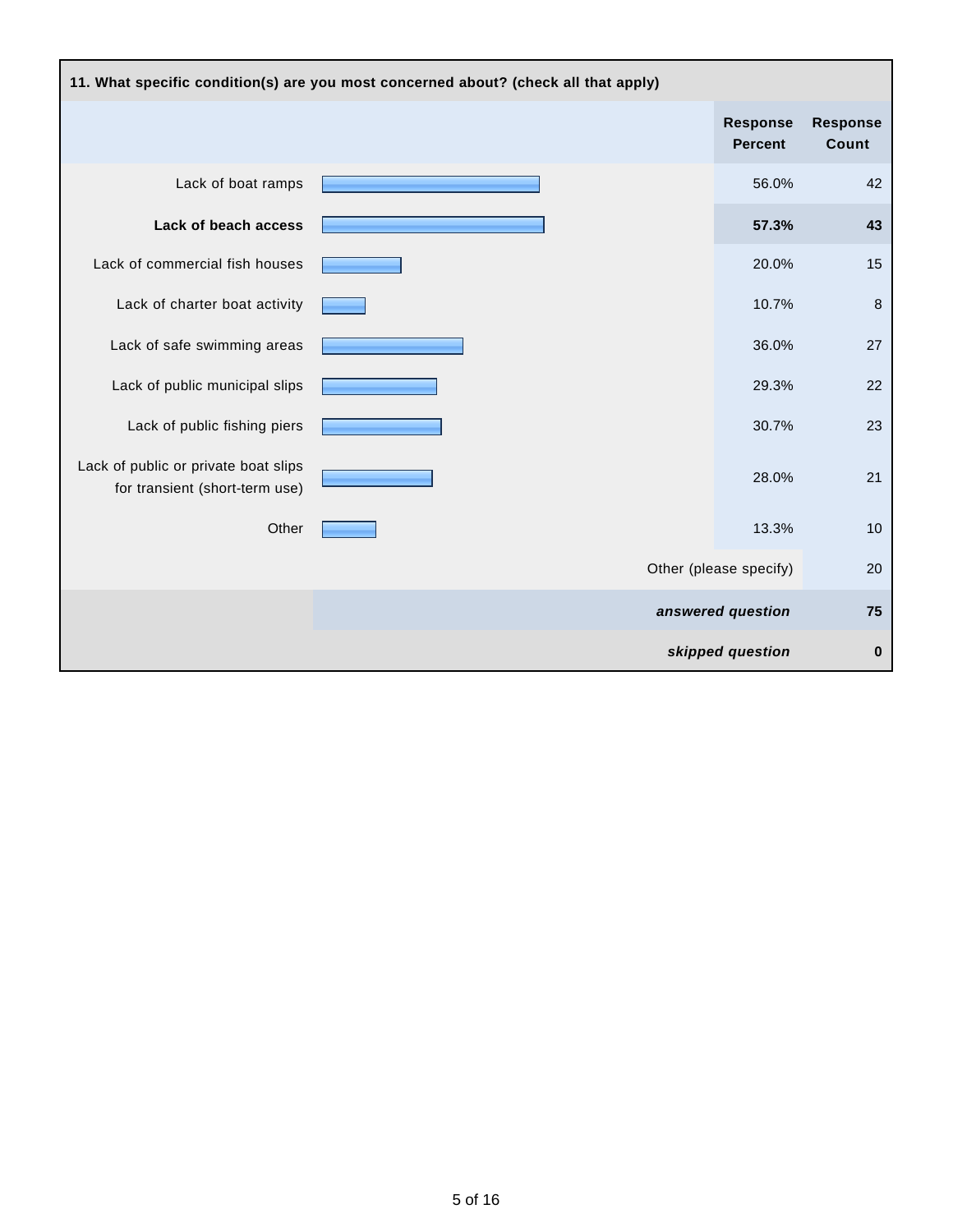

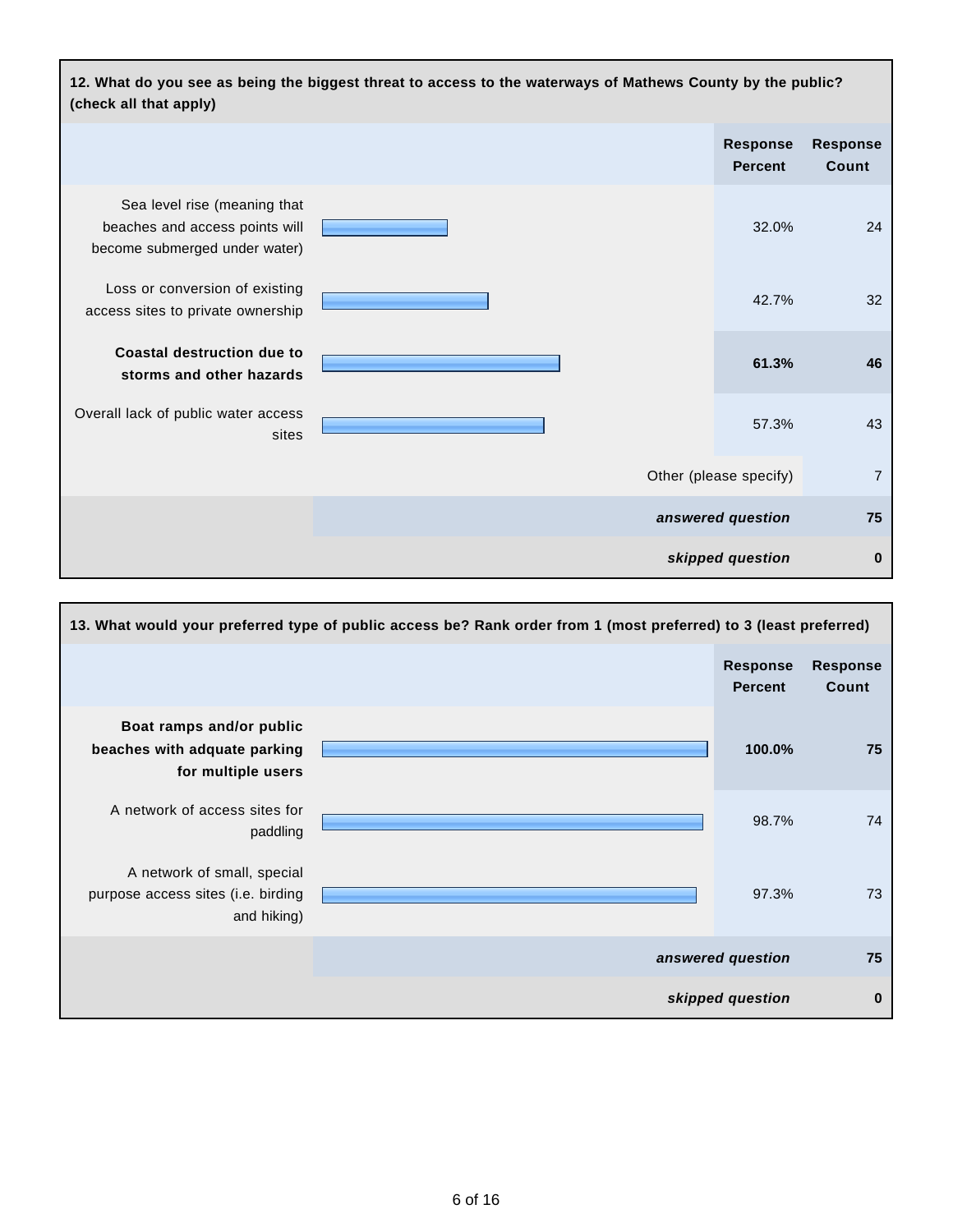| 14. If you have another preferred type of public access, please describe. |                          |
|---------------------------------------------------------------------------|--------------------------|
|                                                                           | <b>Response</b><br>Count |
|                                                                           | 15                       |
| answered question                                                         | 15                       |
| skipped question                                                          | 60                       |

| 15. What existing Mathews County public access sites should be expanded and why? |                   |                          |
|----------------------------------------------------------------------------------|-------------------|--------------------------|
|                                                                                  |                   | <b>Response</b><br>Count |
|                                                                                  |                   | 43                       |
|                                                                                  | answered question | 43                       |
|                                                                                  | skipped question  | 32                       |

|                                                               | 16. Public Boat Ramps Rank order from 1 (biggest problem) to 5 (smallest problem) |                                   |                          |
|---------------------------------------------------------------|-----------------------------------------------------------------------------------|-----------------------------------|--------------------------|
|                                                               |                                                                                   | <b>Response</b><br><b>Percent</b> | <b>Response</b><br>Count |
| Ramps are closing or being<br>replaced for carry-on boats     |                                                                                   | 83.3%                             | 50                       |
| Ramp sites lack adequate parking                              |                                                                                   | 93.3%                             | 56                       |
| There is not enough access to<br>serve all users              |                                                                                   | 96.7%                             | 58                       |
| Ramp conditions are deteriorating<br>and not being improve    |                                                                                   | 85.0%                             | 51                       |
| The wait time at ramp is too long or<br>multiple ramps needed |                                                                                   | 85.0%                             | 51                       |
|                                                               |                                                                                   | answered question                 | 60                       |
|                                                               |                                                                                   | skipped question                  | 15                       |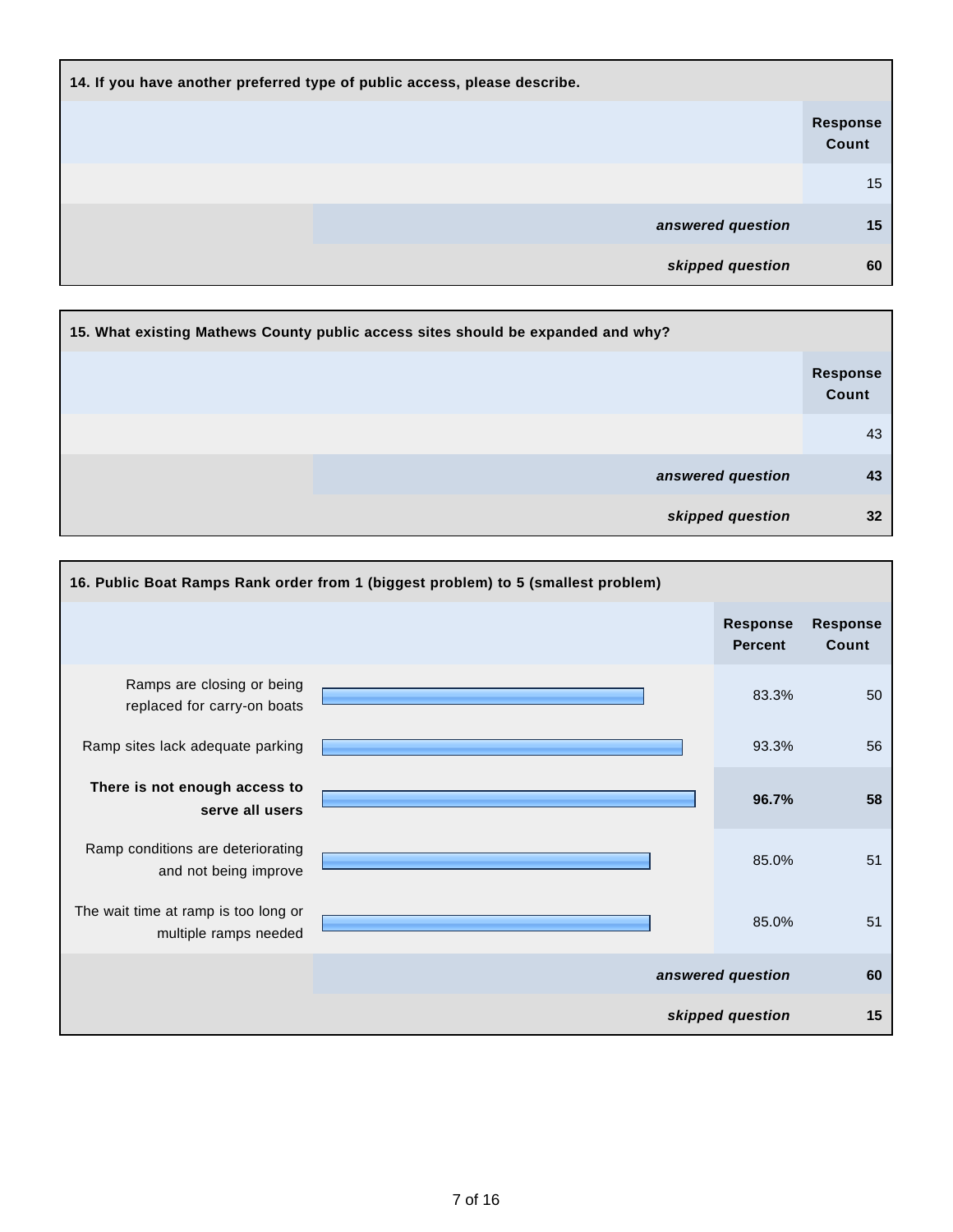| 17. What is the more important priority to you? (check one)        |  |  |                                   |                          |
|--------------------------------------------------------------------|--|--|-----------------------------------|--------------------------|
|                                                                    |  |  | <b>Response</b><br><b>Percent</b> | <b>Response</b><br>Count |
| Improvement/expansion of existing<br>public boat ramps and parking |  |  | 42.7%                             | 32                       |
| Construction of new public boat<br>ramps and parking               |  |  | 45.3%                             | 34                       |
| Other                                                              |  |  | 12.0%                             | 9                        |
|                                                                    |  |  | Other (please specify)            | 13                       |
|                                                                    |  |  | answered question                 | 75                       |
|                                                                    |  |  | skipped question                  | 0                        |

| 18. Where would you like to see a new public boat ramp in Mathews? |                                   |                                 |
|--------------------------------------------------------------------|-----------------------------------|---------------------------------|
|                                                                    | <b>Response</b><br><b>Percent</b> | <b>Response</b><br><b>Count</b> |
| Body of water                                                      | 98.1%                             | 52                              |
| Closest street/route and general<br>location                       | 69.8%                             | 37                              |
|                                                                    | answered question                 | 53                              |
|                                                                    | skipped question                  | 22                              |

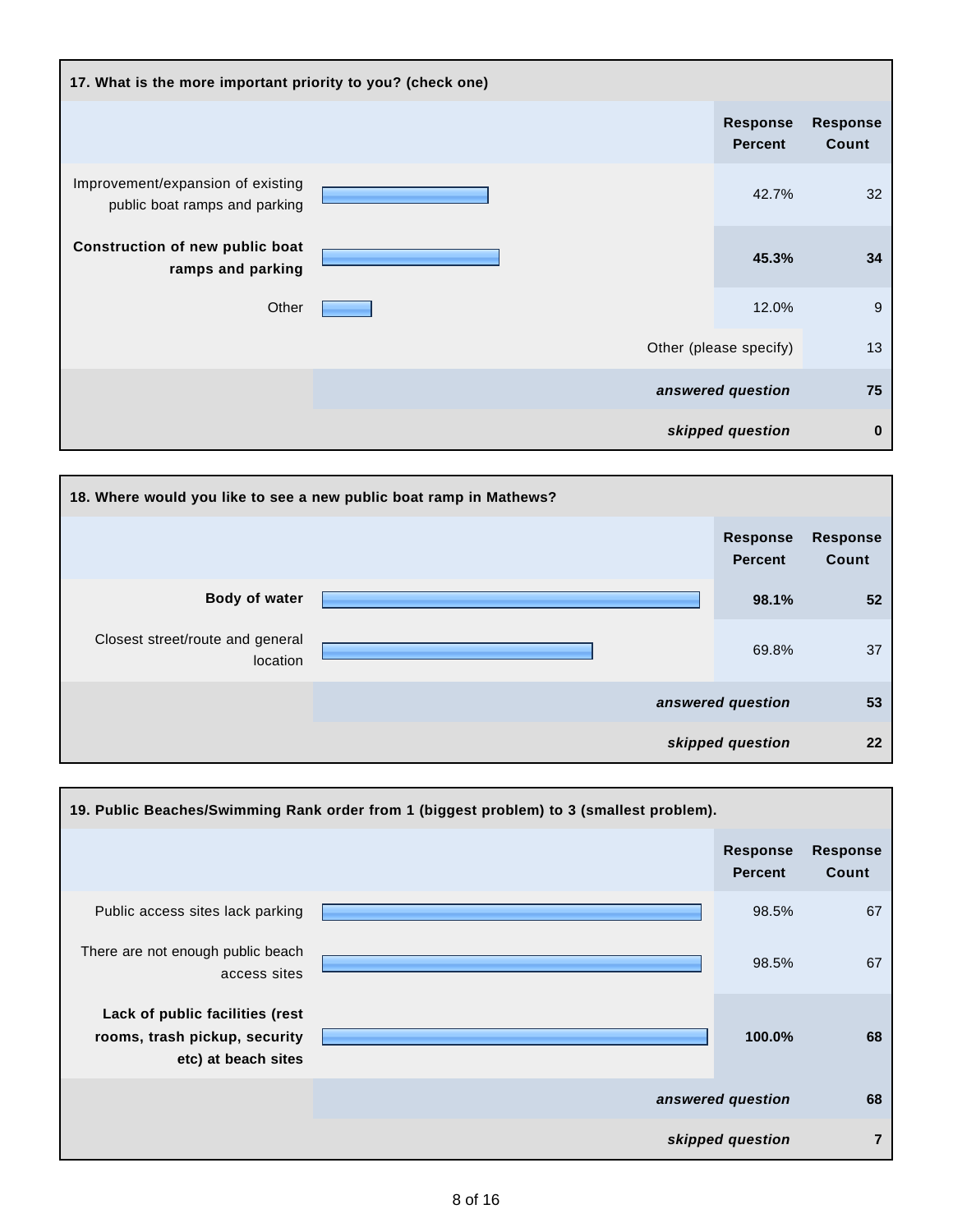**20. Public Fishing Piers and Fishing from the Shore Which of the following problems do you experience most often? Response Percent Response Count** On-shore fishing locations have turned to private ownership or private owners now forbid fishing use 30.4% 14 **Was never available 69.6% 32 answered question 46 skipped question 29**

|                                        | 21. Boat Slips Rank order from 1 (biggest problem) to 4 (smallest problem). |                                   |                          |
|----------------------------------------|-----------------------------------------------------------------------------|-----------------------------------|--------------------------|
|                                        |                                                                             | <b>Response</b><br><b>Percent</b> | <b>Response</b><br>Count |
| Have been priced above market<br>value |                                                                             | 84.1%                             | 37                       |
| Are being demolished                   |                                                                             | 77.3%                             | 34                       |
| Are not available                      |                                                                             | 84.1%                             | 37                       |
| Can not be accessed due to<br>shoaling |                                                                             | 95.5%                             | 42                       |
|                                        |                                                                             | answered question                 | 44                       |
|                                        |                                                                             | skipped question                  | 31                       |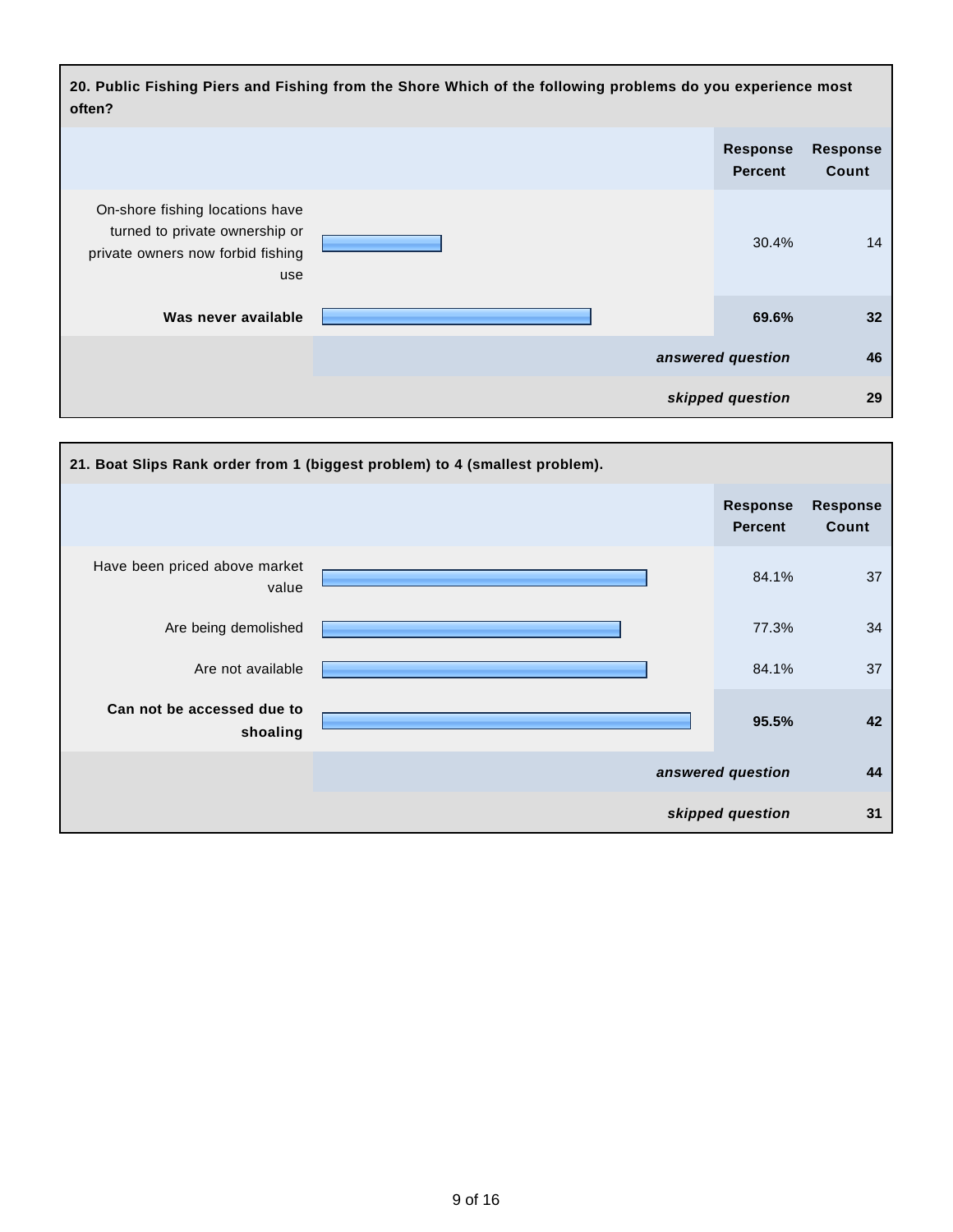

| 23. Do you believe that the loss of access for water-dependent commercial activity would have negative<br>consequences for Mathews? |                                   |                          |  |  |
|-------------------------------------------------------------------------------------------------------------------------------------|-----------------------------------|--------------------------|--|--|
|                                                                                                                                     | <b>Response</b><br><b>Percent</b> | <b>Response</b><br>Count |  |  |
| <b>Yes</b>                                                                                                                          | 85.9%                             | 61                       |  |  |
| <b>No</b>                                                                                                                           | 14.1%                             | 10 <sup>°</sup>          |  |  |
|                                                                                                                                     | answered question                 | 71                       |  |  |
|                                                                                                                                     | skipped question                  | 4                        |  |  |

|           | 24. Should public and private partnerships be established to ensure the preservation of working waterfront<br>infrastructure, such as docks, wharves, marinas and boatyards, and other facilities? |                                   |                          |
|-----------|----------------------------------------------------------------------------------------------------------------------------------------------------------------------------------------------------|-----------------------------------|--------------------------|
|           |                                                                                                                                                                                                    | <b>Response</b><br><b>Percent</b> | <b>Response</b><br>Count |
| Yes       |                                                                                                                                                                                                    | 90.1%                             | 64                       |
| <b>No</b> |                                                                                                                                                                                                    | 9.9%                              | $\overline{7}$           |
|           |                                                                                                                                                                                                    | answered question                 | 71                       |
|           |                                                                                                                                                                                                    | skipped question                  | 4                        |

Г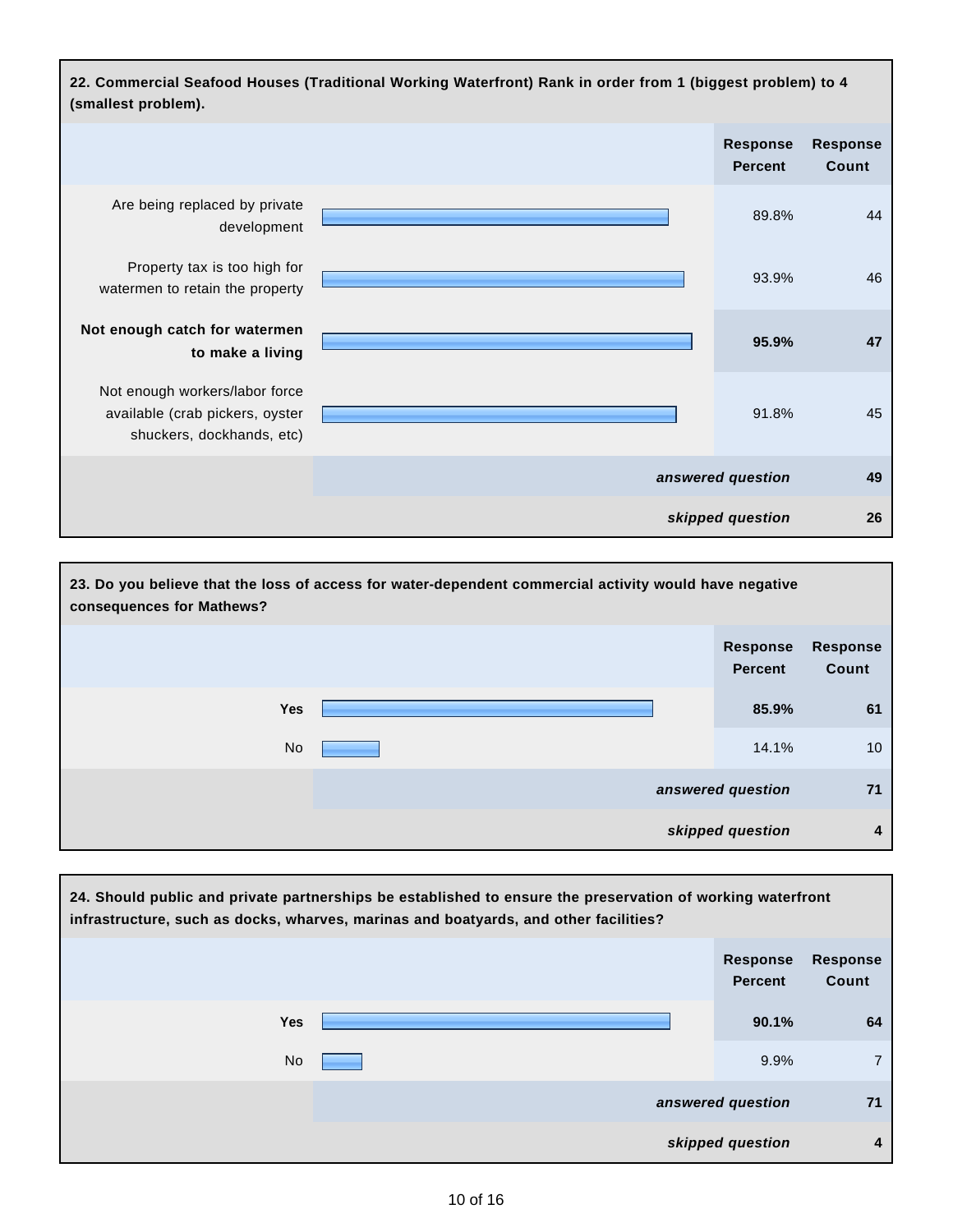| 25. What working waterfront infrastructure in Mathews do you think should be protected? |                          |  |
|-----------------------------------------------------------------------------------------|--------------------------|--|
|                                                                                         | <b>Response</b><br>Count |  |
|                                                                                         | 45                       |  |
| answered question                                                                       | 45                       |  |
| skipped question                                                                        | 30                       |  |

| 26. What areas of Mathews have a historic connection to working waterfronts? |                          |
|------------------------------------------------------------------------------|--------------------------|
|                                                                              | <b>Response</b><br>Count |
|                                                                              | 45                       |
| answered question                                                            | 45                       |
| skipped question                                                             | 30                       |

| 27. What improvements need to be made to existing working waterfront infrastructure? |                   |                          |
|--------------------------------------------------------------------------------------|-------------------|--------------------------|
|                                                                                      |                   | <b>Response</b><br>Count |
|                                                                                      |                   | 36                       |
|                                                                                      | answered question | 36                       |
|                                                                                      | skipped question  | 39                       |

|           | 28. Should there be public mooring fields available in appropriate locations? |                                   |                          |
|-----------|-------------------------------------------------------------------------------|-----------------------------------|--------------------------|
|           |                                                                               | <b>Response</b><br><b>Percent</b> | <b>Response</b><br>Count |
| Yes       |                                                                               | 82.4%                             | 56                       |
| <b>No</b> |                                                                               | 17.6%                             | 12 <sup>°</sup>          |
|           |                                                                               | answered question                 | 68                       |
|           |                                                                               | skipped question                  | 7                        |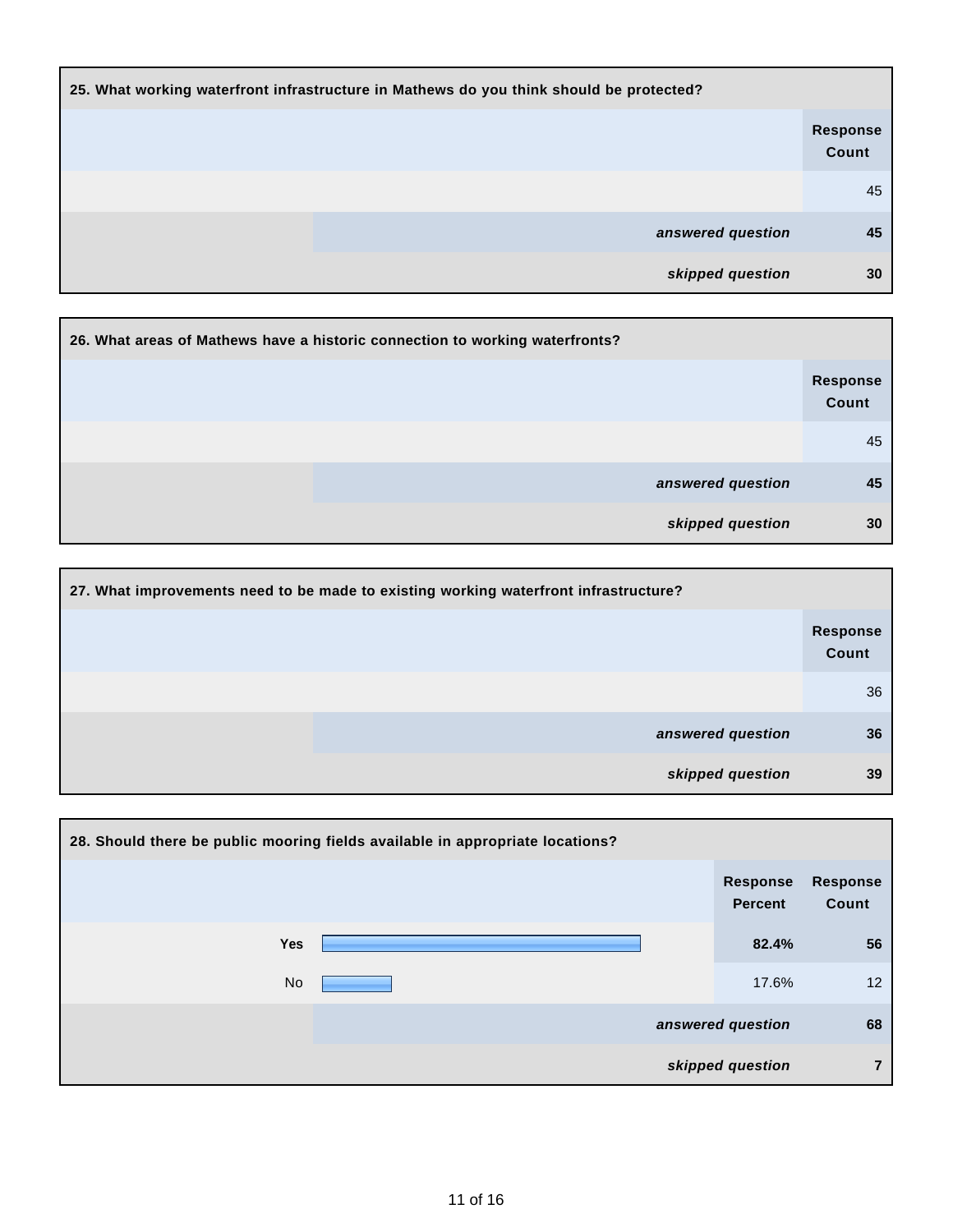| 29. Who should use public mooring fields? |  |                                   |                          |
|-------------------------------------------|--|-----------------------------------|--------------------------|
|                                           |  | <b>Response</b><br><b>Percent</b> | <b>Response</b><br>Count |
| Commercial watermen only                  |  | 8.1%                              | 5                        |
| Recreational boaters only                 |  | 19.4%                             | 12                       |
| <b>First come-First serve</b>             |  | 72.6%                             | 45                       |
|                                           |  | answered question                 | 62                       |
|                                           |  | skipped question                  | 13                       |

| 30. Should public mooring fields be rented for long term use? |                                   |                          |
|---------------------------------------------------------------|-----------------------------------|--------------------------|
|                                                               | <b>Response</b><br><b>Percent</b> | <b>Response</b><br>Count |
| Yes                                                           | 41.9%                             | 26                       |
| <b>No</b>                                                     | 58.1%                             | 36                       |
|                                                               | answered question                 | 62                       |
|                                                               | skipped question                  | 13                       |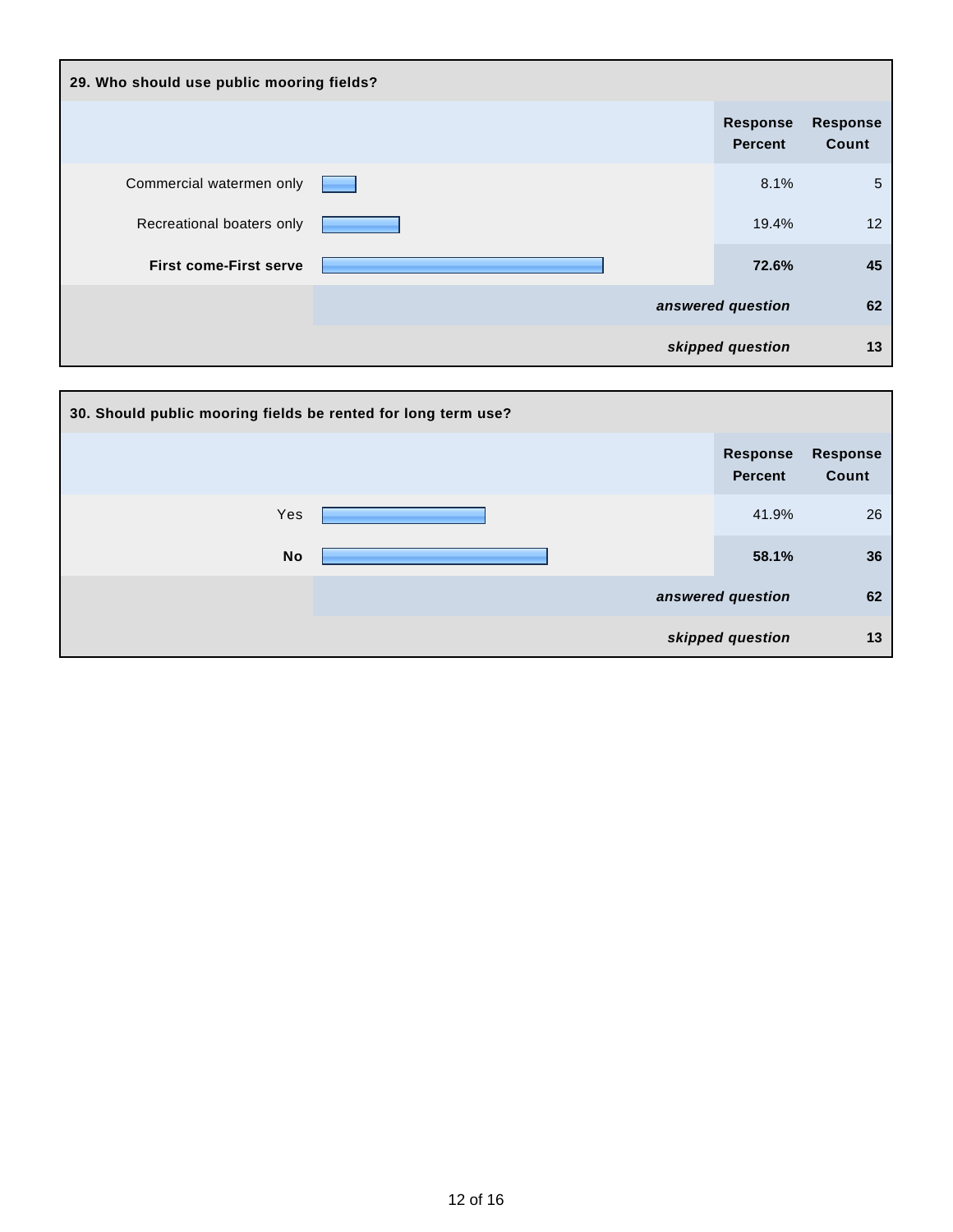| 31. What tools do you think Mathews County government should investigate to protect public access to the<br>waterways of Mathews? (check all that apply) |  |                                   |                                 |
|----------------------------------------------------------------------------------------------------------------------------------------------------------|--|-----------------------------------|---------------------------------|
|                                                                                                                                                          |  | <b>Response</b><br><b>Percent</b> | <b>Response</b><br><b>Count</b> |
| Transfer of development rights<br>(protect key sites from<br>development or conversion)                                                                  |  | 53.3%                             | 40                              |
| Public financing dedicated to<br>working waterfronts or public<br>access                                                                                 |  | 56.0%                             | 42                              |
| Fees or other taxation options (for<br>special projects like dredging, new<br>boat ramps, or land acquisition)                                           |  | 49.3%                             | 37                              |
| Zoning (to protect and manage<br>land and water uses)                                                                                                    |  | 70.7%                             | 53                              |
| Encouraging private donations (land<br>and funding) for the protection of<br>public access                                                               |  | 62.7%                             | 47                              |
| Working with property owners to<br>save working waterfronts through<br>easements or other partnerships                                                   |  | 61.3%                             | 46                              |
| Developing laws and regulations for<br>the protection of public access                                                                                   |  | 57.3%                             | 43                              |
| Don't know                                                                                                                                               |  | 9.3%                              | 7                               |
|                                                                                                                                                          |  | Other (please specify)            | $\overline{7}$                  |
|                                                                                                                                                          |  | answered question                 | 75                              |
|                                                                                                                                                          |  | skipped question                  | $\pmb{0}$                       |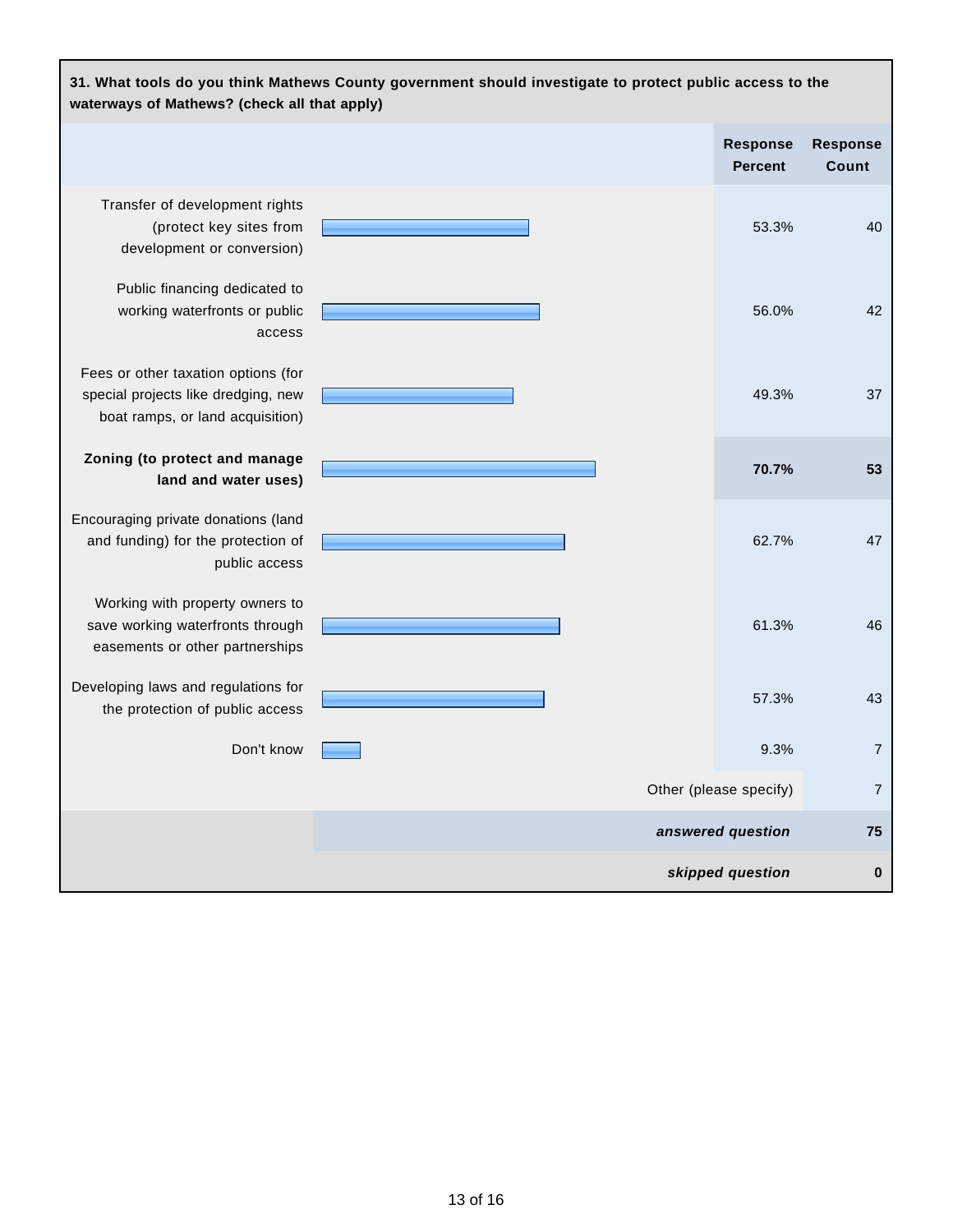| 32. Should Mathews County government do any of the following? (Check all that apply)  |  |                                   |                          |
|---------------------------------------------------------------------------------------|--|-----------------------------------|--------------------------|
|                                                                                       |  | <b>Response</b><br><b>Percent</b> | <b>Response</b><br>Count |
| Track public and private access<br>(maps and information available for<br>public use) |  | 58.7%                             | 44                       |
| <b>Have information online</b><br>dedicated to public access<br><b>issues</b>         |  | 65.3%                             | 49                       |
| Educate the public on access<br>issues                                                |  | 64.0%                             | 48                       |
| Fund capital investments such as<br>public wharves                                    |  | 50.7%                             | 38                       |
| Fund research on causes for<br>diminishing access                                     |  | 10.7%                             | $\bf 8$                  |
| Establish legislation for protecting<br>access                                        |  | 42.7%                             | 32                       |
| Facilitate community planning that<br>addresses multiple uses of<br>waterways         |  | 62.7%                             | 47                       |
| Don't know                                                                            |  | 8.0%                              | 6                        |
| Other                                                                                 |  | 6.7%                              | 5                        |
|                                                                                       |  | Other (please specify)            | $\overline{7}$           |
|                                                                                       |  | answered question                 | 75                       |
|                                                                                       |  | skipped question                  | $\bf{0}$                 |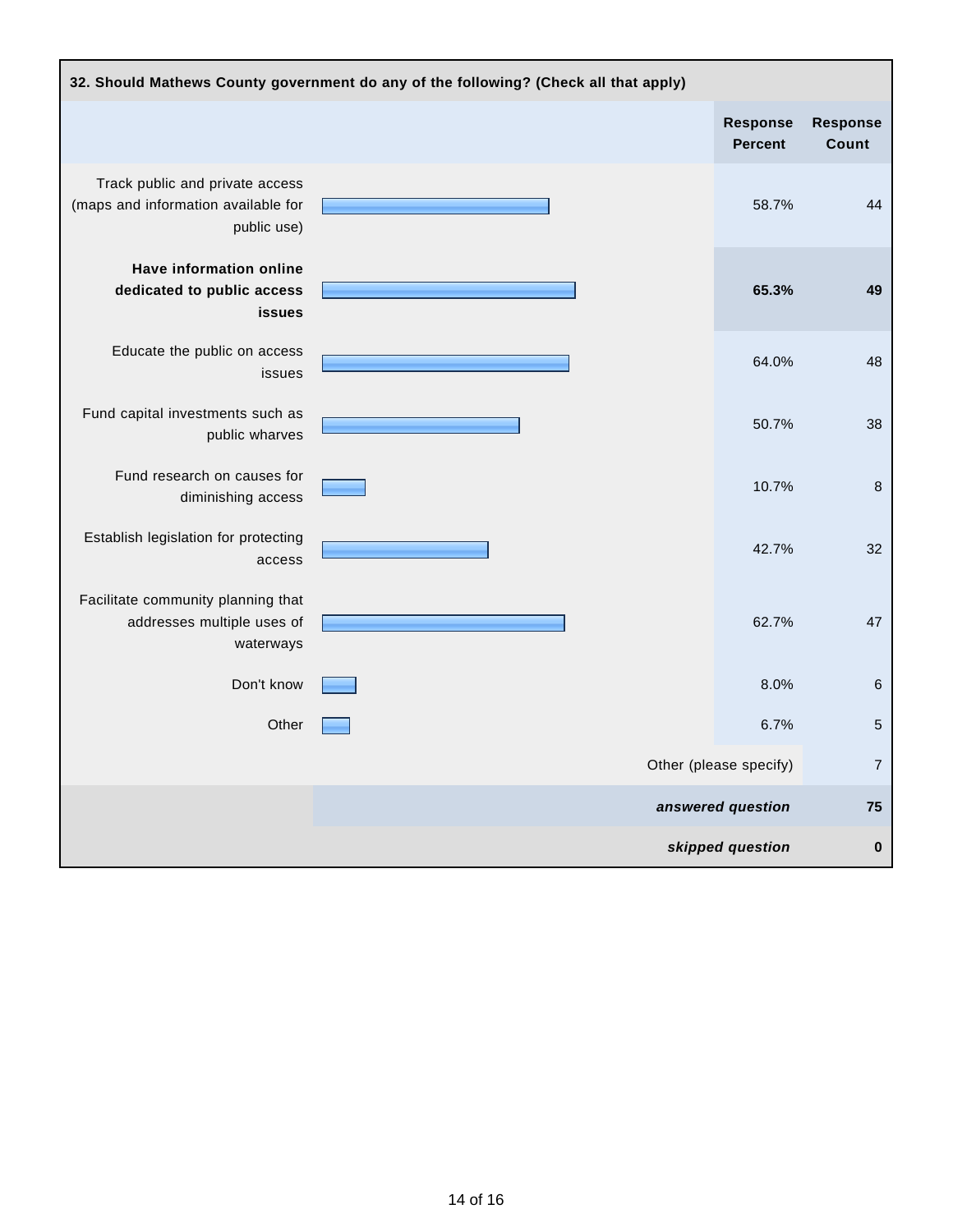**33. If fees were instituted for the use and maintenance of public access sites, which of the following should be included? Response Percent Response Count** A pass system for annual or seasonal use 26.7% 20 One-time use fee **10.7%** 8 Higher fee for non-local in-state residents 5.3% 4 Higher fee for out-of-state residents 8.0% 6 Fee based on parking only 9.3% 7 **1** am opposed to fees **123 123** Don't know 6.7% 5 Other  $\Box$ Other (please specify) 7 **answered question 75 skipped question 0**

| 34. Should different user groups have access to all sites? |  |                                   |                          |
|------------------------------------------------------------|--|-----------------------------------|--------------------------|
|                                                            |  | <b>Response</b><br><b>Percent</b> | <b>Response</b><br>Count |
| <b>Yes</b>                                                 |  | 77.3%                             | 51                       |
| <b>No</b>                                                  |  | 22.7%                             | 15                       |
|                                                            |  | answered question                 | 66                       |
|                                                            |  | skipped question                  | 9                        |